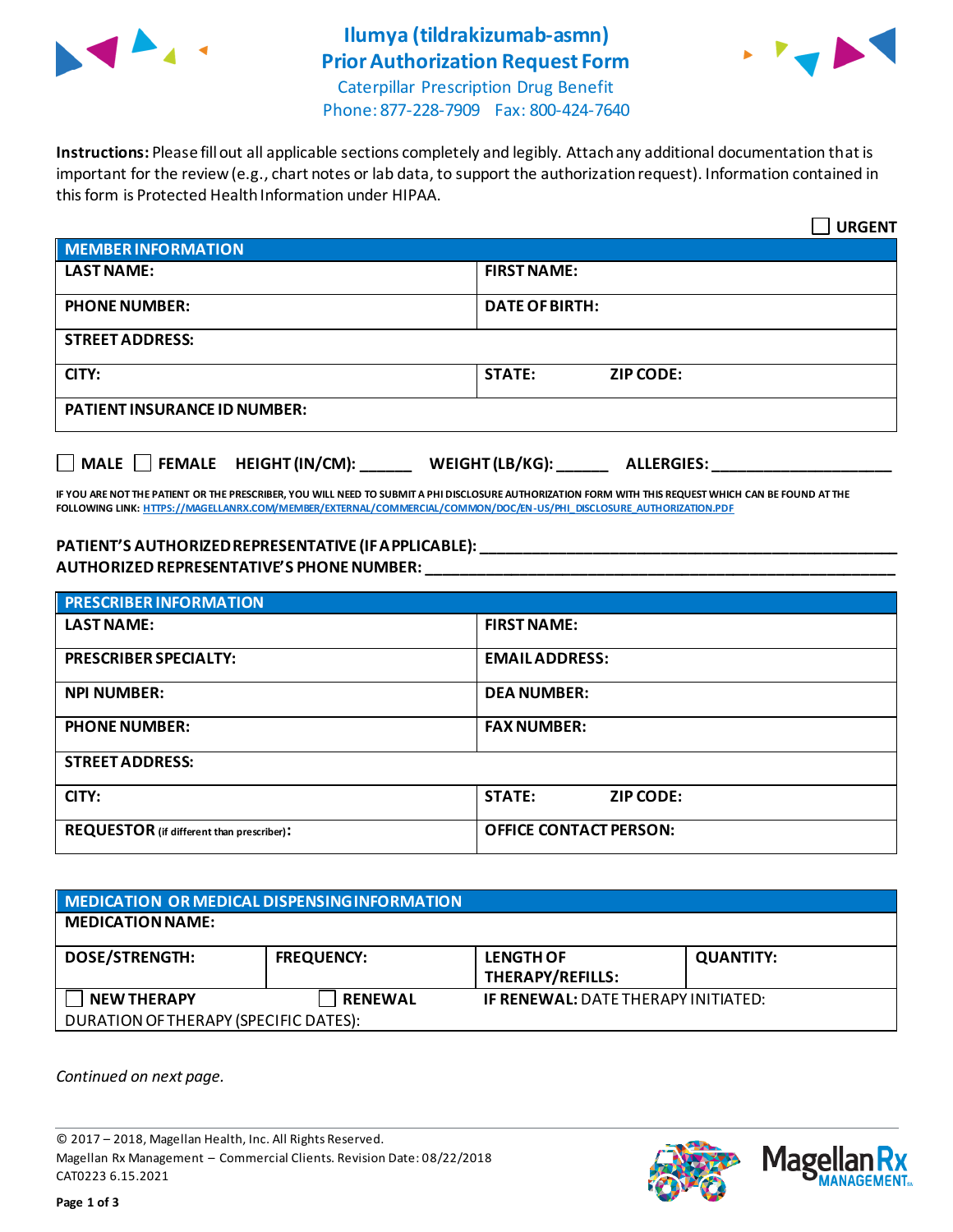

## **Ilumya (tildrakizumab-asmn) Prior Authorization Request Form**

Caterpillar Prescription Drug Benefit Phone: 877-228-7909 Fax: 800-424-7640



| <b>MEMBER'S LAST NAME:</b>                                                                                                                                                                                                                     | <b>MEMBER'S FIRST NAME:</b>                                                                                      |                                                                  |  |  |
|------------------------------------------------------------------------------------------------------------------------------------------------------------------------------------------------------------------------------------------------|------------------------------------------------------------------------------------------------------------------|------------------------------------------------------------------|--|--|
|                                                                                                                                                                                                                                                | 1. HAS THE PATIENT TRIED ANY OTHER MEDICATIONS FOR THIS CONDITION?                                               | $\vert$ YES (if yes, complete below) $\vert$<br>INO <sub>1</sub> |  |  |
| <b>MEDICATION/THERAPY (SPECIFY</b><br>DRUG NAME AND DOSAGE):                                                                                                                                                                                   | <b>DURATION OF THERAPY (SPECIFY</b><br>DATES):                                                                   | <b>RESPONSE/REASON FOR</b><br><b>FAILURE/ALLERGY:</b>            |  |  |
| <b>2. LIST DIAGNOSES:</b>                                                                                                                                                                                                                      |                                                                                                                  | <b>ICD-10:</b>                                                   |  |  |
| $\square$ Plaque psoriasis<br>□ Other Diagnosis________________ICD-10 Code(s):____________                                                                                                                                                     |                                                                                                                  |                                                                  |  |  |
| PRIOR AUTHORIZATION.                                                                                                                                                                                                                           | 3. REQUIRED CLINICAL INFORMATION: PLEASE PROVIDE ALL RELEVANT CLINICAL INFORMATION TO SUPPORT A                  |                                                                  |  |  |
| <b>Clinical information:</b><br>Is drug being used as part of a clinical trial? $\Box$ Yes $\Box$ No                                                                                                                                           |                                                                                                                  |                                                                  |  |  |
| <b>Initial Request:</b>                                                                                                                                                                                                                        | Will the patient be using Ilumya concurrently with a tumor necrosis factor (TNF) inhibitor? $\Box$ Yes $\Box$ No |                                                                  |  |  |
| Has the patient had a 3-month trial and inadequate response to the Enbrel(etanercept)? □ Yes □ No *Must provide<br>documentation, including trial dates.                                                                                       |                                                                                                                  |                                                                  |  |  |
| Has the patient had a 3-month trial and inadequate response to the Humira (adalimumab)? $\Box$ Yes $\Box$ No $*$ Must<br>provide documentation, including trial dates.                                                                         |                                                                                                                  |                                                                  |  |  |
| Is prescriber a dermatologist? □ Yes □ No                                                                                                                                                                                                      |                                                                                                                  |                                                                  |  |  |
| Does the patient have plaques covering at least 3% of their body surface area (BSA) or less th an 3% of BSA with<br>involvement of palms, soles, head and neck, or genitalia which cause disruption of normal activities? $\Box$ Yes $\Box$ No |                                                                                                                  |                                                                  |  |  |
| Has the patient had an inadequate response to topical therapy (e.g., corticosteroids, anthralin, calcipotriene,<br>tazarotene)? $\Box$ Yes $\Box$ No *Must provide documentation, including trial dates.                                       |                                                                                                                  |                                                                  |  |  |
| $\Box$ Psoralens with UVA light (PUVA) $\Box$ UVB with coal tar                                                                                                                                                                                | Select if the patient has had a trial and inadequate response to the following phototherapy options:             |                                                                  |  |  |
| Select if the patient has had a trial and inadequate response to the following systemic therapies:<br>$\Box$ Acitretin $\Box$ Cyclosporine $\Box$ Methotrexate *Must provide documentation, including trial dates.                             |                                                                                                                  |                                                                  |  |  |
| *Must provide documentation.                                                                                                                                                                                                                   | Does the patient have documentation of a contraindication to all oral systemic therapies? $\Box$ Yes $\Box$ No   |                                                                  |  |  |
| Renewal Request:<br>Is prescriber a dermatologist? □ Yes □ No                                                                                                                                                                                  |                                                                                                                  |                                                                  |  |  |
|                                                                                                                                                                                                                                                | Is patient continuing to respond to therapy? $\Box$ Yes $\Box$ No *Must provide documentation.                   |                                                                  |  |  |
| © 2017 - 2018, Magellan Health, Inc. All Rights Reserved.<br>Magellan Rx Management - Commercial Clients. Revision Date: 08/22/2018<br>CAT0223 6.15.2021                                                                                       |                                                                                                                  | <b>Mage</b>                                                      |  |  |